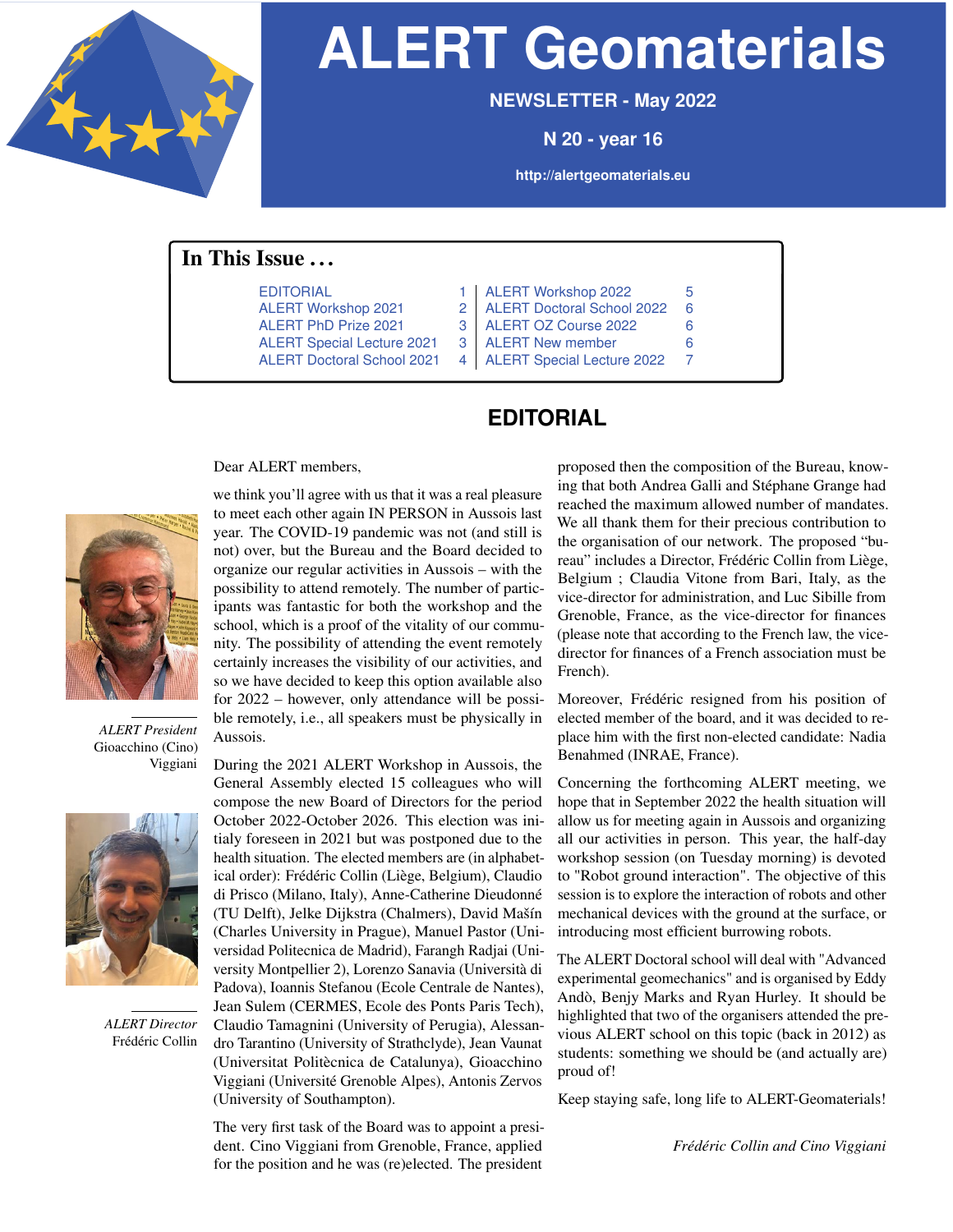

## ALERT Workshop 2021

<span id="page-1-1"></span>In 2021 the annual ALERT Workshop was held from September 27th to September 29th in Aussois – with the possibility to also attend it remotely. As a consequence, the number of participants significantly increased with respect to the previous years: we had a total of 230 participants, with about one third attending remotely and two thirds in person in Aussois. The regional distribution of the participants from the institutional members of ALERT Geomaterials is shown on the Figure below.

As always since 2013, the session on Tuesday lasted only half a day and was followed in the afternoon by the Board of Directors meeting, the PhD-prize ceremony, and the Special lecture in the afternoon.

The three topics of the 2021 ALERT Workshop are listed below:

- 1 Forecasting landslide displacements coord. S. Cuomo, J. Vaunat & N. Pinyol
- 2 Machine learning and Geomechanics coord. I. Stefanou & F. Darve
- 3 Bridging the gap between experiments and modelling: from laboratory testing to material models prediction coord. B. Baudet, F. Cotecchia & C. Jommi

We thank all active participants and coordinators for their effort. [Back to Contents](#page-0-2)

<span id="page-1-0"></span>

**Figure 1.** Participants of the ALERT Workshop 2021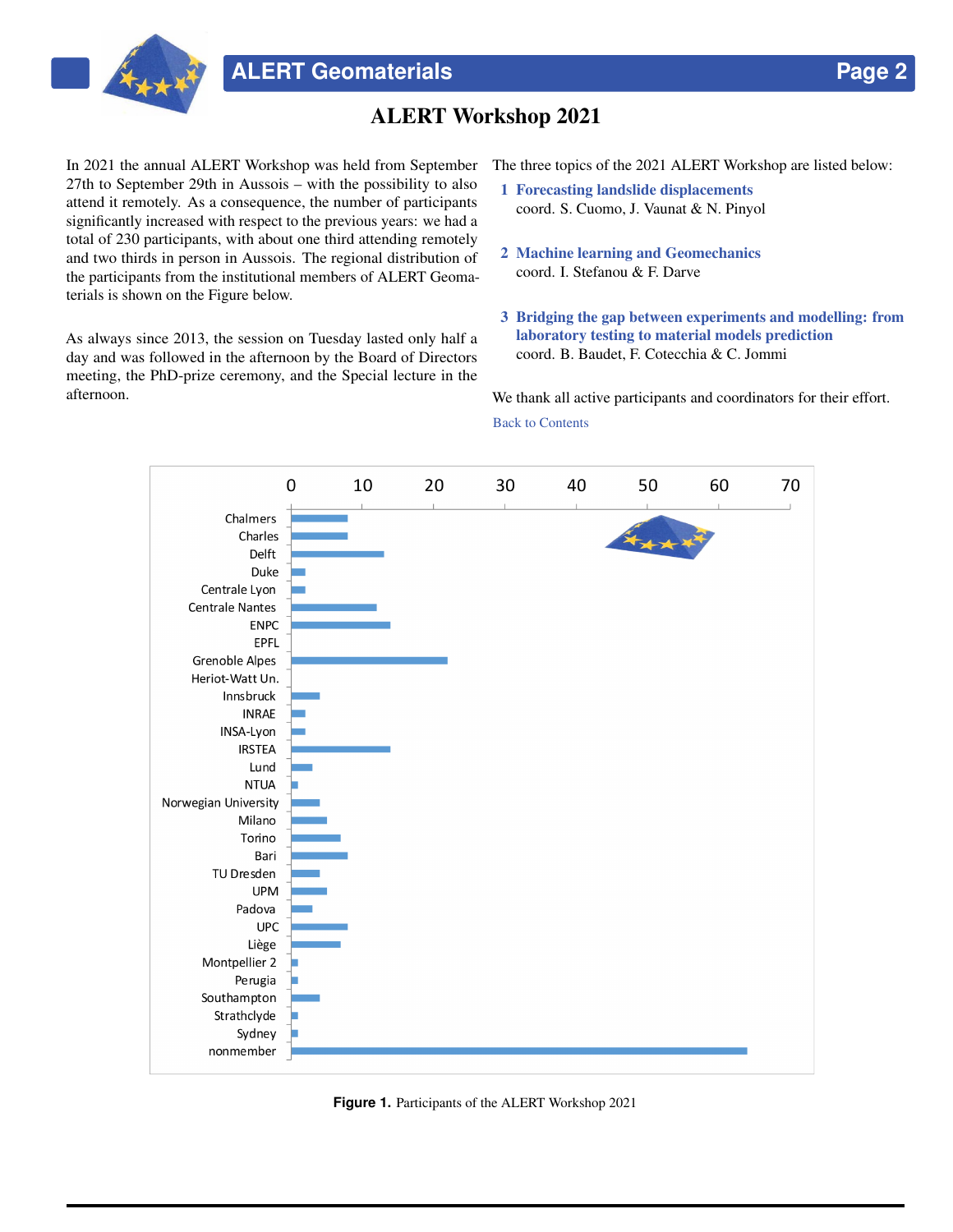



Cyrille Couture (Unversité Grenoble Alpes)

# ALERT PhD Prize 2021

posed of G. Viggiani (President of ALERT), H. his work entitled Bui (ALERT Invited Lecturer for 2021), E. Papamichos (chosen member) and F. Nicot (chosen member). Only PhD students from one of the institutions belonging to ALERT are eligible candidates for the prize, which consists of a certificate and a reward of 1000 Euros.

The four finalists, François Bertrand (Université de Liège), Cyrille Couture (Université Grenoble Alpes), Filippo Masi (Ecole Centrale Nantes) and Panagiotis Triantafyllos (National Technical University of Athens) were selected by the jury out of 8 applications.

<span id="page-2-0"></span>The jury of the ALERT PhD Prize 2021 was com-The jury finally awarded Dr. Cyrille Couture for

Mechanical characterization of porous sandstones in true triaxial conditions: diffuse and localized deformation, effect of anisotropy

The presentation that Cyrille gave in Aussois is available on the ALERT website:

[http://alertgeomaterials.eu/alert-phd-prize](http://alertgeomaterials.eu/alert-phd-prize-winners//)[winners//](http://alertgeomaterials.eu/alert-phd-prize-winners//)

[Back to Contents](#page-0-2)



The ALERT Special Lecturer 2021 Prof. Ha Bui

## Special Lecture 2021: Prof. Ha Bui

<span id="page-2-1"></span>The ALERT Special lecture 2021 was delivered by Prof. Ha Bui, Associate Professor and ARC Future Fellow in the Department of Civil Engineering, Monash University.

The title of the lecture was:

Predictions of granular failure across scales: from micromechanics to field-scale applications

An abstract of his presentation is available on the ALERT website:

[http://alertgeomaterials.eu/alert-special](http://alertgeomaterials.eu/alert-special-lecture///)[lecture///](http://alertgeomaterials.eu/alert-special-lecture///)

[Back to Contents](#page-0-2)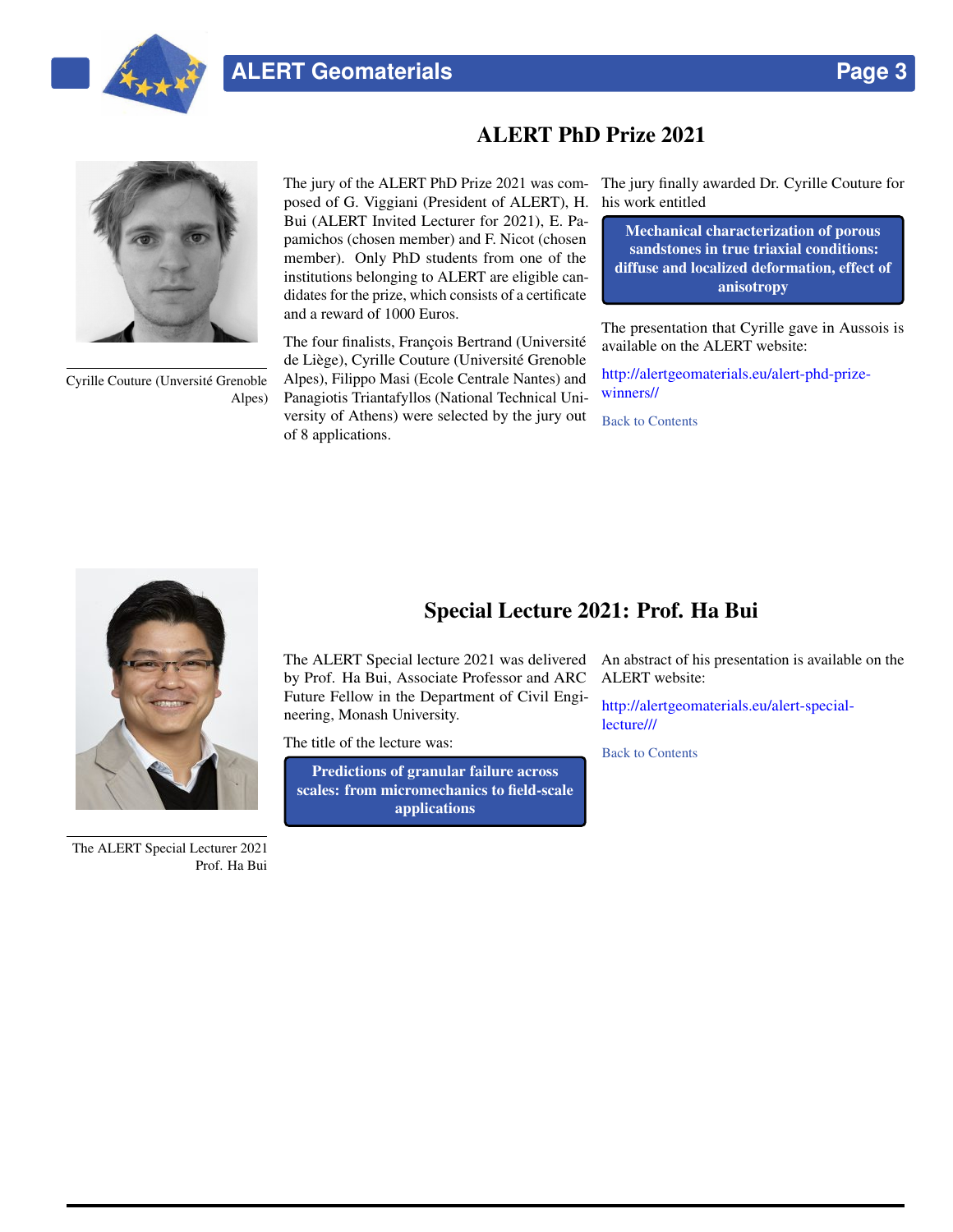

# ALERT Doctoral School 2021

<span id="page-3-0"></span>Last year, the ALERT Doctoral School 2021 was taught and attended face-to-face in Aussois or remotely, from Thursday, 30th September to Saturday, 2nd October by more than 200 participants. The topic of the school was

#### Constitutive modelling in Geomaterials

This school was organized by Claudio Tamagnini (University of Perugia) and David Mašin (Charles University).

The lectures were presented by

- Cristina Jommi (Politecnico di Milano)
- Ivo Herle (Technical University of Dresden)
- Claudio Tamagnini (University of Perugia)
- David Mašin (Charles University)
- Claudio di Prisco (Politecnico di Milano)
- Luca Flessati (Politecnico di Milano)

This school aims to introduce the students into the broad field of constitutive modelling of particulate materials with special emphasis on the behaviour of soils: after the introduction consisting of summary of basic features of soil behaviour, they will be introduced into fundamentals of constitutive modelling, followed by more detailed description of various modelling approaches - from the basic elastic and elasto-plastic models to more advanced frameworks of hardening plasticity, bounding surface plasticity, generalised plasticity and hypoplasticity. The second day will be focused on various specific more-advanced topics, such as simulation of small strain stiffness and cyclic loading, modelling of unsaturated soils, meta-stable structure, breakage, thermal effects, chemical effects and time and rate dependence, including

formulation of finite-deformation plasticity and macroelement modelling. The last day is devoted to steps needed for adoption of models in numerical analysis tools, namely to their implementation in finite element codes. Finally, in practical hands-on sessions, students will train calibration using real experimental data themselves, using both manual and automatic freely-available calibration tools.

In order to tackle these topics, the five half-days of the school were divided into :

- Basic features of soil behaviour and soil testing
- Fundamentals of constitutive modelling for soils
- The theory of plasticity in constitutive modelling of rate–independent soils
- Hypoplasticity and other incrementally nonlinear modelling approaches
- Modelling non-linearity, small-strain stiffness and cyclic loading
- General overview on modelling the coupled behaviour of unsaturated soils
- Meta-stable structure, breakage and thermal effects
- Time and rate dependence
- Finite deformation plasticity
- Numerical implementation of constitutive models
- Macroelement modelling

On behalf all the ALERT members we want to thank the lecturers and the organizers for their commitment.

#### [Back to Contents](#page-0-2)

The accompanying book, containing articles referring to the lectures, as well as some books of previously held doctoral schools can be downloaded from the ALERT website.

<http://alertgeomaterials.eu/publications/>





Organising Institutions of the ALERT School 2021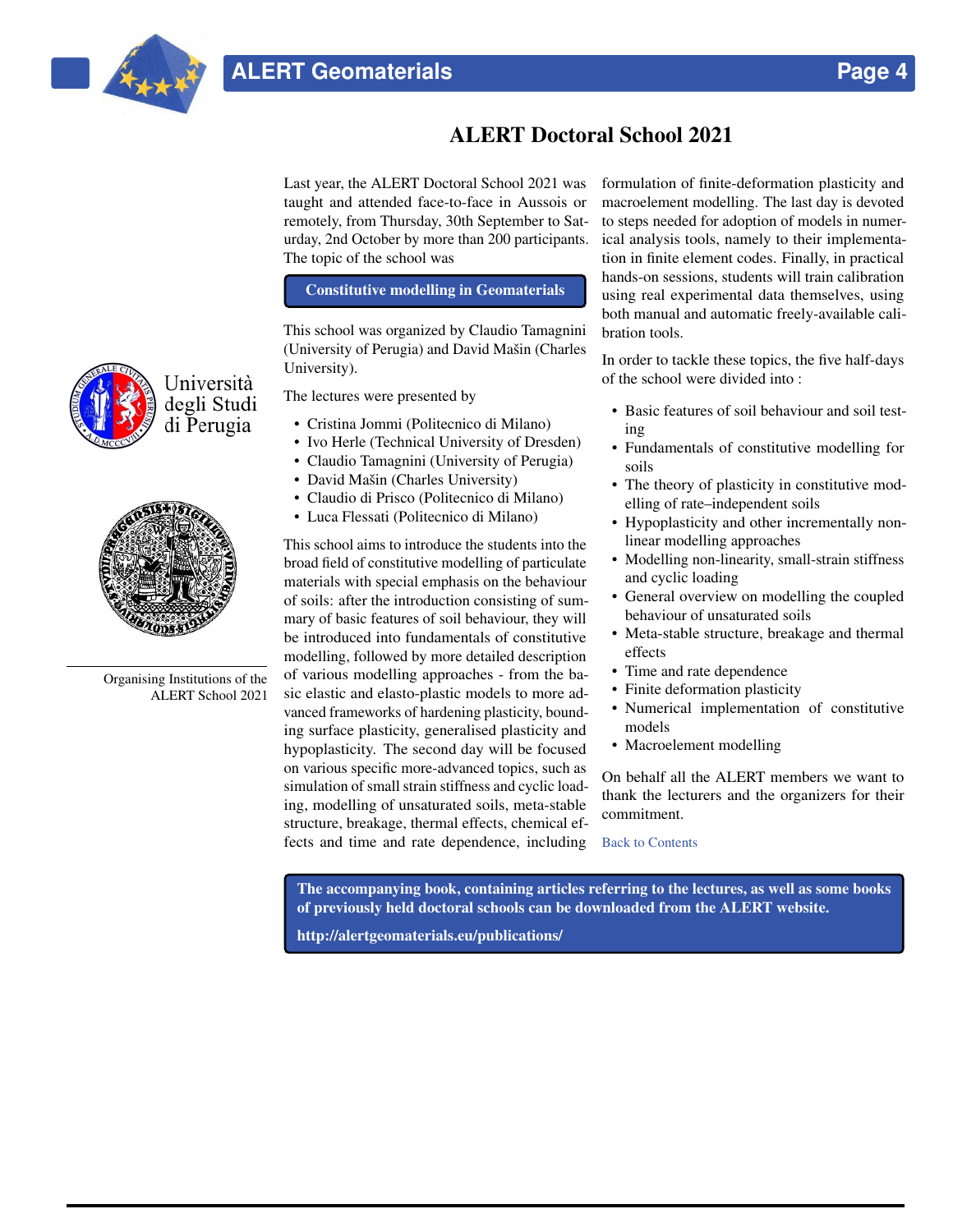













Organising Institutions of the ALERT Workshop 2022

# ALERT Workshop 2022

<span id="page-4-0"></span>The ALERT Workshop will be organized in 2022, from Monday, September 26th to Wednesday, September 28th. The workshop will take place at the Centre Paul Langevin in Aussois, France. The participants will be able to attend remotely the Workshop. However, this year all the speakers must be in person in Aussois.

The themes of the three workshop sessions and their relevant coordinators are listed below:

- 1 Mechanics of hard-soils/soft rocks coord. [C. Vitone,](mailto:claudia.vitone@poliba.it) [N. Benahmed](mailto:nadia.benahmed@inrae.fr) & [E. Char](mailto:ec10@hw.ac.uk)[alampidou](mailto:ec10@hw.ac.uk)
- 2 Robot Ground Interaction coord. [R. Fuentes](mailto:raul.fuentes@rwth-aachen.de) & [I. Einav](mailto:itai.einav@sydney.edu.au)

<span id="page-4-1"></span>3 Multi-field approach of gravity-driven disasters in a global climate change context coord. [F. Nicot,](mailto:francois.nicot@univ-smb.fr) [F. Magnin,](mailto:Florence.Magnin@univ-smb.fr) [S. Lambert,](mailto:stephane.lambert@inrae.fr) & [F.](mailto:francesco.calvetti@polimi.it) **[Calvetti](mailto:francesco.calvetti@polimi.it)** 

The three sessions include invited speakers as well as contributions from the abstract submission process.

[Back to Contents](#page-0-2)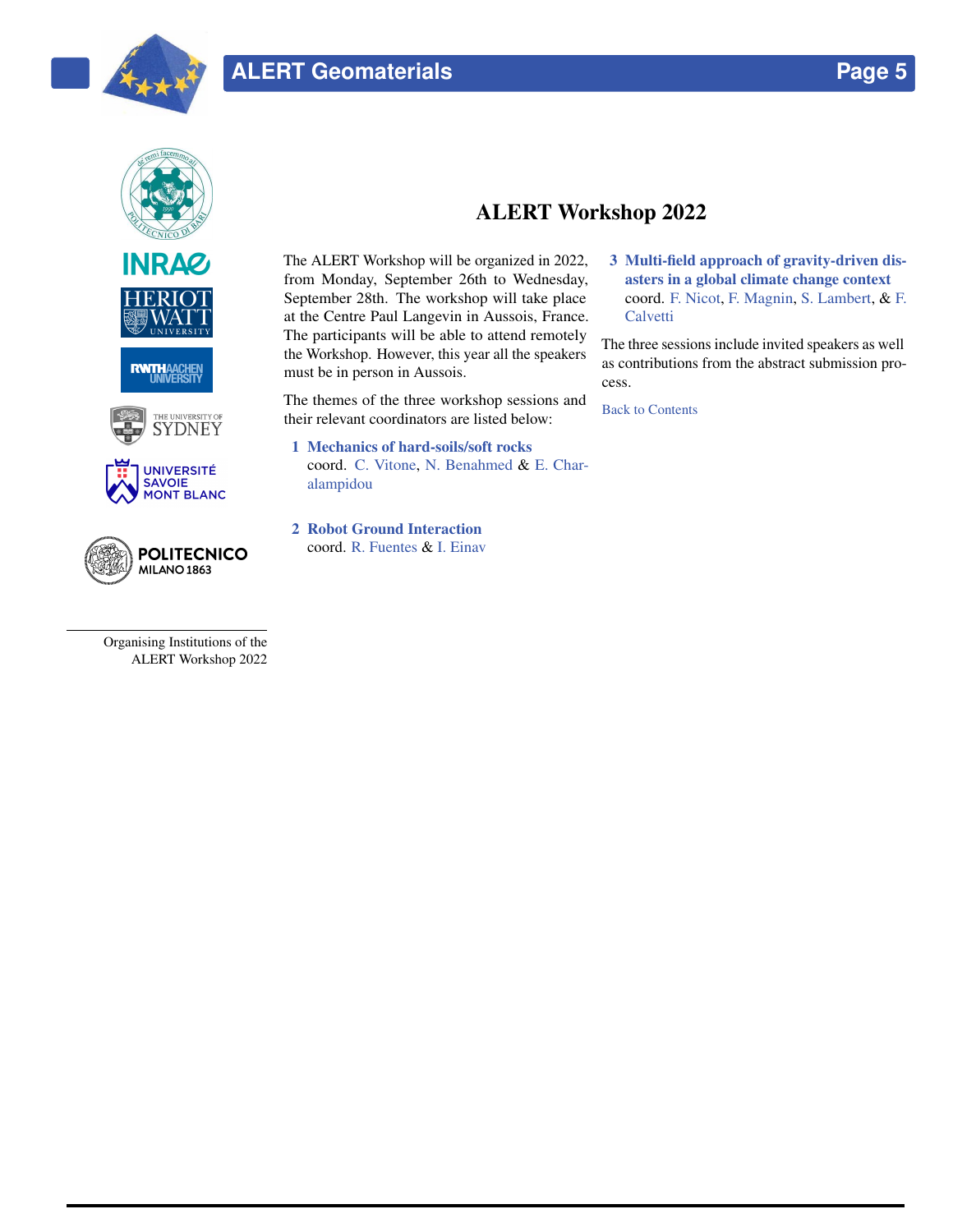

# ALERT Doctoral School 2022

<span id="page-5-0"></span>This year, ALERT Doctoral School will be taught and attended face-to-face in Aussois or remotely, from Thursday, 29th September to Saturday, 1st October.

The topic of the ALERT School will be dedicated to

Advanced experimental geomechanics

and will be organized by Edward Ando (EPFL), Benjy Marks (University of Sydney) and Ryan Hurley (Johns Hopkins Whiting School of Engineering).

The tools which we use to experimentally probe geomaterials have evolved rapidly in the past 20 years. It is now possible to see not only the outside of a sample as it is deformed, but also the internal displacement field. Other tools provide access to the forces and stresses experienced at every point in the sample. We will provide a rationale for the use of these techniques, guidance into their background, development and the state of the art, and

hands-on experience with each tool. Participants will leave this workshop with the methodological, experimental and computational tools required to use these techniques in their own research.

Lectures will be held on two days and a half and will include the following topics, defining what is Advanced Experimental Geomechanics:

- Why even do experiments?
- Measurement Science crash course
- Introduction to 2D imaging from photos to DIC
- Measuring forces with photoelasticity
- Introduction to 3D imaging with RIMS
- Deeper into 3D with X-ray CT
- Towards 4D with deformation quantification

The lectures will be held by Edward Andò, Benjy Marks, Ryan Hurley and Joshua Dijksman.

The online registration for the ALERT School will open in July and will be announced on the website.

[Back to Contents](#page-0-2)

## ALERT Olek Zienkiewicz Course 2022

<span id="page-5-2"></span><span id="page-5-1"></span>This year, no ALERT Olek Zienkiewicz Course lated to the COVID situation. We hope to have has been organized, due to the uncertainties re-our next OZ Course in 2023.

## New Institutional Members of ALERT

**UNIVERSITY** OF TWENTE.

> New institutional Member of ALERT

In September 2021 there were three applications for ALERT membership: USMB (F. Nicot), University College London (B. Baudet) and University of Twente (V. Magnanimo). The application of Twente was accepted, while the Board agreed on the fact that USMB and UCL have of course a very good application file but they still have to show their implication in the ALERT activities. Their application will be considered again next

year.

University of Twente represented by prof. V. Magnanimo

With these decisions, the current number of members of ALERT Geomaterials is 37!

[Back to Contents](#page-0-2)



Organising Institutions of the ALERT School 2022

**JOHNS HOPKINS** UNIVERSITY